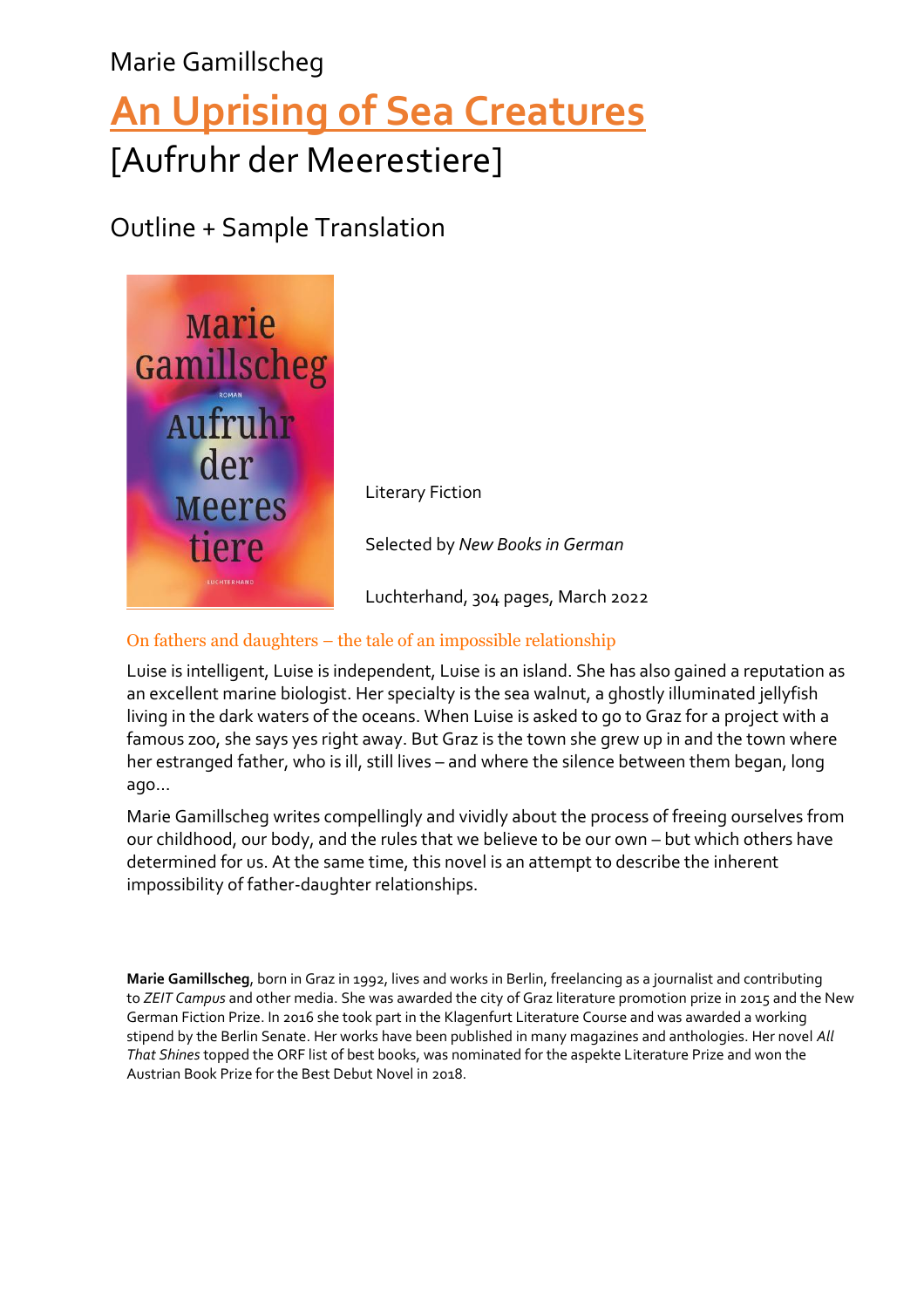# **Sample Translation**

**By Anne Stokes**

1

When speaking about her work, Luisa had, in recent years, constructed for herself a womblike cave. Although its contents, that is the findings of her research, constituted highly pessimistic prognoses for the future, they had a calming and salutary effect on Luisa. Even now, as she walked up and down in front of the students in the lecture theater in the basement of the institute, they helped her feel where she was, made her conscious of the fact she was pressing her shoulder blades together as she stood before a group of people, lecturing them on her research: this was where she felt at home. Like most of her colleagues, over time, she had shed all ties to her birthplace like a winter pelt, except for an accent that occasionally dwelled overly long on vowels, but otherwise did not betray a particular place of origin. She and her colleagues never spoke about the Christmas holidays they spent elsewhere, or about smalltown customs and dalliances. Here in the institute, they led an island existence. They felt no bond to a particular city or region, only to their work and whatever they were trying to prove at any specific moment. Luisa wanted to be someone people remembered. She was an island. Her work was a cave on that island. Luisa was an island, and a cave on that island in the world was her world.

The thin heels of her shoes clicked crisply across the glossy floor of the lecture theater. As when you broke off the handle of a fine, delicately patterned porcelain cup: something broke loose, burst open with every step, and was amplified as sound in the room. The dimmed lecture theater, lit solely by the projector and the whites of the eyes of the freshmen, which radiated from their faces as though they were glowing from within. They still knew nothing of short-term contracts and furtive glances from male colleagues, or about unfinished papers, whose publication receded further and further into the future. They didn't ever ask for clarification if Luisa's argumentation grew fuzzy. They still assumed a truth in science independent of funding and patrons. All they knew was that, back in the day, Luisa had been one of the best.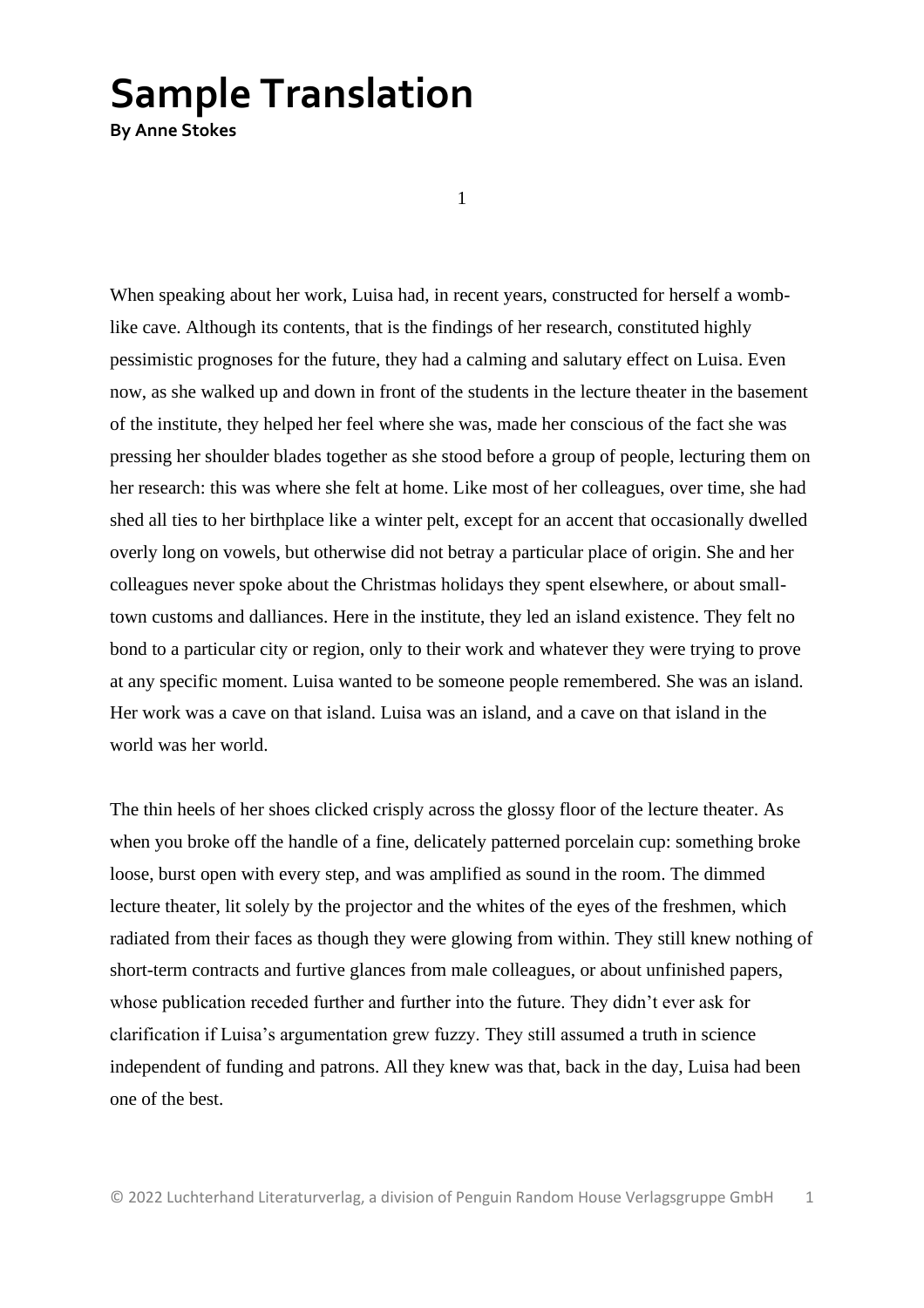Luisa looked into their faces and wondered what clever thoughts had recently been going through their heads. What they had eaten before class. Who they were sleeping with, and whether they had that certain something that was connected in some way to how carefully they packed their notepad away in their backpack and whether they occasionally lit a candle in the evening just for themselves. That student there, who never took her jacket off during the lecture. Last week, her hair had been long and dark. Now it was blond and shorter with a fringe that framed her face. Was she brokenhearted? Had someone left her? Did she want to take leave of herself, or had she perhaps really discovered something in that blond hair that suited her better? Luisa didn't understand this tendency people had to metamorphose. Wasn't it already challenging enough to go to bed in the evening as the same person you were at the start of the day?

The relationship between people and animals functions only on the basis of fear, Luisa said.

Even if you consider the history of the sea walnut, it is, first and foremost, a story of fear, as humans tell it, she said as she clicked up and down in front of the students, attempting now to leave everything extraneous behind - the weather, their first names, her upcoming appointment with the director of the institute. It is, of course, true that the greatest danger for our oceans is not posed by species extinction but by the species that proliferate explosively, she said. But if we view the sea walnut's proliferation only as a problem to be overcome, then we overlook the fact that it is humans themselves who, since the advent of international commodity trading, have brought the sea walnut into different waters in the ballast tanks of their ships. In its new habitats, the sea walnut has no natural predators. What is more, the oceans are warm, fished out, and acidic, she said, and the sea walnut can reproduce excellently.

#### Now a hand is up:

But why didn't she use the term invasive species? He still didn't fully understand that.

Luisa stopped and tried in the dark to find the head that went with the hand. She had noticed him during previous lectures, when he had almost made her stumble as she spoke: a completely unremarkable face. She had never seen anything quite so bland and ordinary, anything so in keeping with the norm.

A good question, she said. What do you think, then?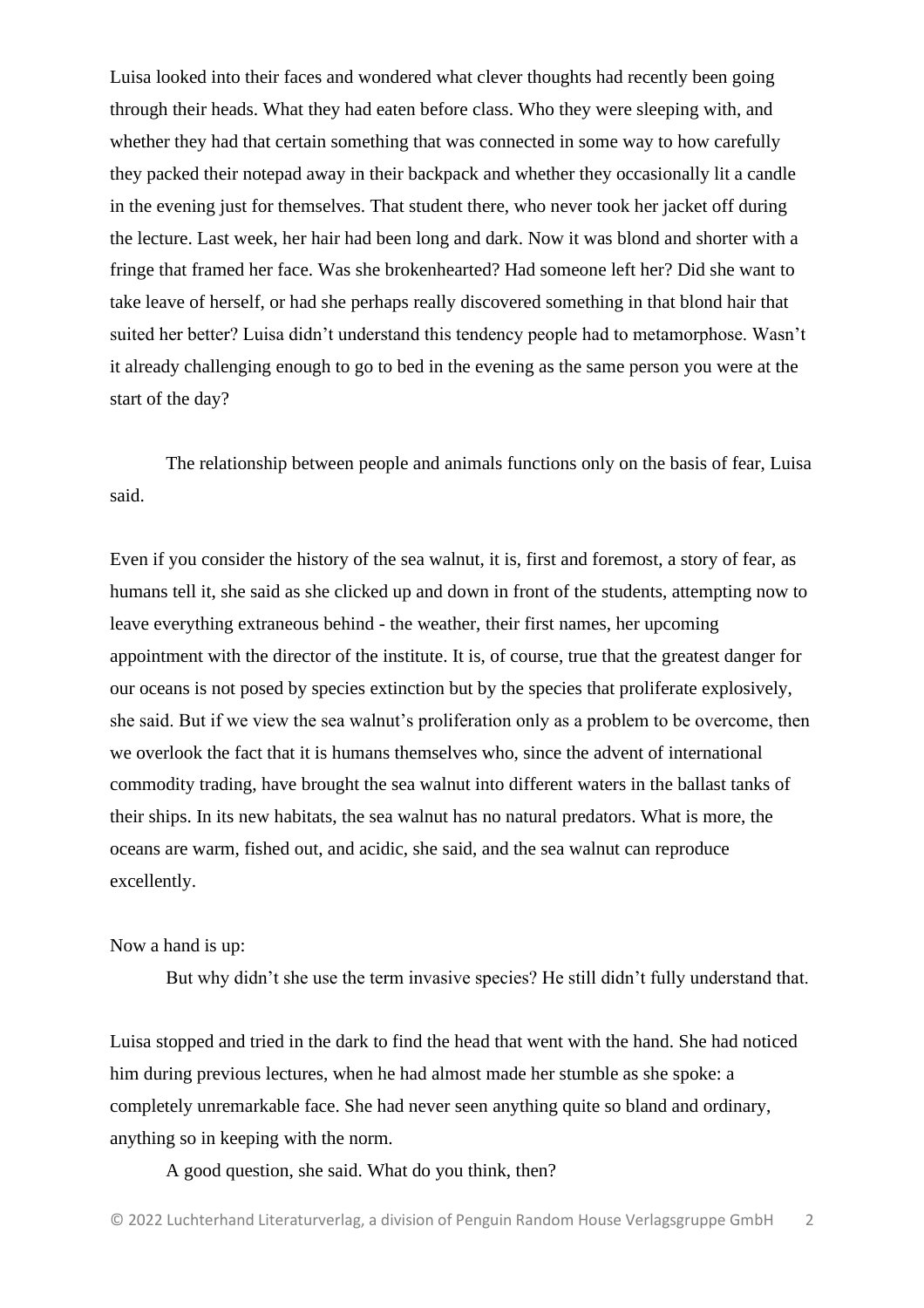### He shrugged.

You could maybe have said that his eyes were memorable, Luisa thought to herself. His eyes may have receded into their sockets in a particular way, or the symmetry of his cheekbones and eyebrows may have been somewhat striking, or the section around his chin pleasantly soft. But as she studied him, she could see that there was nothing remarkable about these features either. After the lecture, she would pass him hundreds of times or never at all. She turned around and made her way back to lectern.

Then give it some thought!

Luisa placed her hands on the plastic surface next to the computer keyboard. She immediately felt uncomfortable. That feeling again of having simply borrowed words, as though they didn't belong to her, and then, as she uttered them, the shock that it was, in fact, she herself who was standing in the lecture theater, speaking to students, who had no choice but to attribute the words to the body in front of them.

Would one of you like to help your colleague out? Luisa was standing between the screen and the projector, and could sense the colors on her face. No one raised their hand or attempted to say a word, or even the start of a word. What an awful place high school was, she thought. The vast majority really did arrive at college with stunted brains.

The fact is that people encroach much more on the habitats of animals than the other way around, Luisa said, trying again gingerly with the borrowed words. So we don't want to designate creatures as invasive if it has been proven that they don't move voluntarily into new ecosystems, but are brought there by people. And, you know, if we look behind the fear, she said, if we don't term the sea walnut invasive, or even predatory or bellicose, then we may be able to learn from it how we ourselves might adapt to the worst living conditions, indeed how we can not only survive in them but can thrive.

She clicked the small remote in her hand. Then she turned around and watched the screen behind her along with the students. From a distant reality bubble, a transparent, luminous figure burst through the wall onto the black background. Something within Luisa calmed down. There:

A floating lantern with wide, delicate wings.

A transparent plastic bag lost at sea.

A delicate string of lights in a clear night, touched lightly by the wind.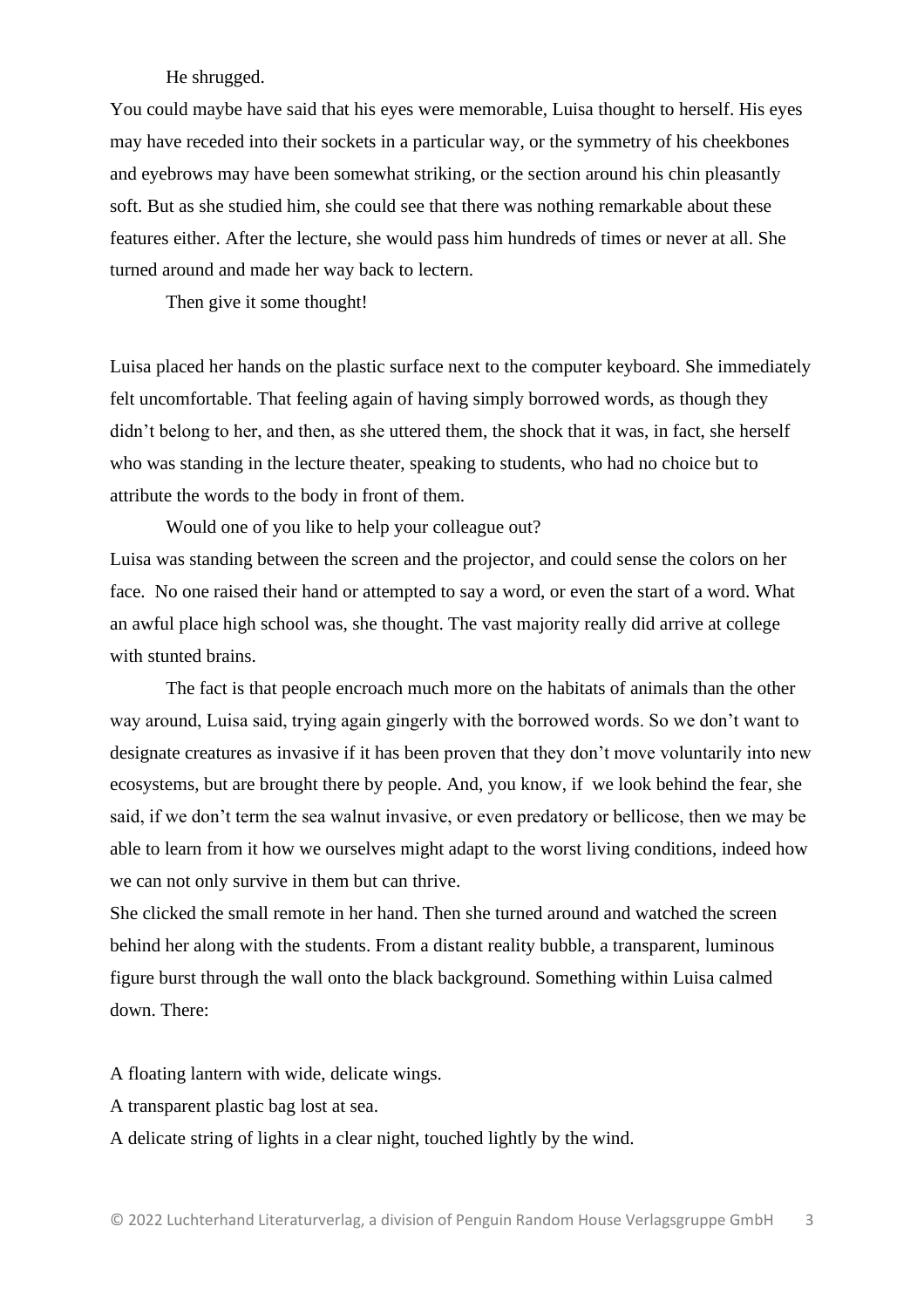Or: a moving x-ray image. A pear-shaped form with a milky surface with thin thread-like markings. At the edges and in the center, thick, rib-like lines shone brightly. They also pulsated, flashed, flickered, reported, raised the alarm. And in the center, where it was growing increasingly bright, the light getting more and more dense, spectral colors raced wildly up and down.

Mnemiopsis leidyi, said Luisa. The sea walnut. The most dangerous predator in the world.

\*

A lantern, a string of light, a flickering robot.

Luisa bought a bar of chocolate with nuts and a candy bar from the machine next to her office, and tossed the wrappers straight into the trashcan. She didn't want to be reminded by them later. She stuck the unwrapped chocolate into her coat pocket and devoured the candy bar in a few hasty bites on the way back to her office. She hurried up the stairs. In front of her door stood a student, whose thesis she was supervising. Later, Luisa said, I don't have time right now. During the lecture, the cherry tree in the quadrangle of the institute had shifted into her office. Its trunk now lay plump and heavy on the carpet, and the shadows of its branches quivered on the walls. She tried to recall that average face, but it was gone already. Anyone who didn't work constantly on their reality disappeared straightaway. She knew that about herself, after all. Luisa poured water into the small plastic basin beneath her desk, then added the saline solution, stirred it with her finger, hastily removed her shoes and socks, and placed her feet in the water. Then she looked at her cell phone.

A text from Yuri from two hours ago:

Do you like fennel? Because of this evening. And another: How are the jellyfish doin'?

She broke off a piece of chocolate, clicked through her unread emails, and finished the bar. Not one of the emails was directed at her personally. They were from various university and journal mailing lists – calls for proposals, research news, new appointments. A research team in Copenhagen had once again received millions from an EU pot for a project on the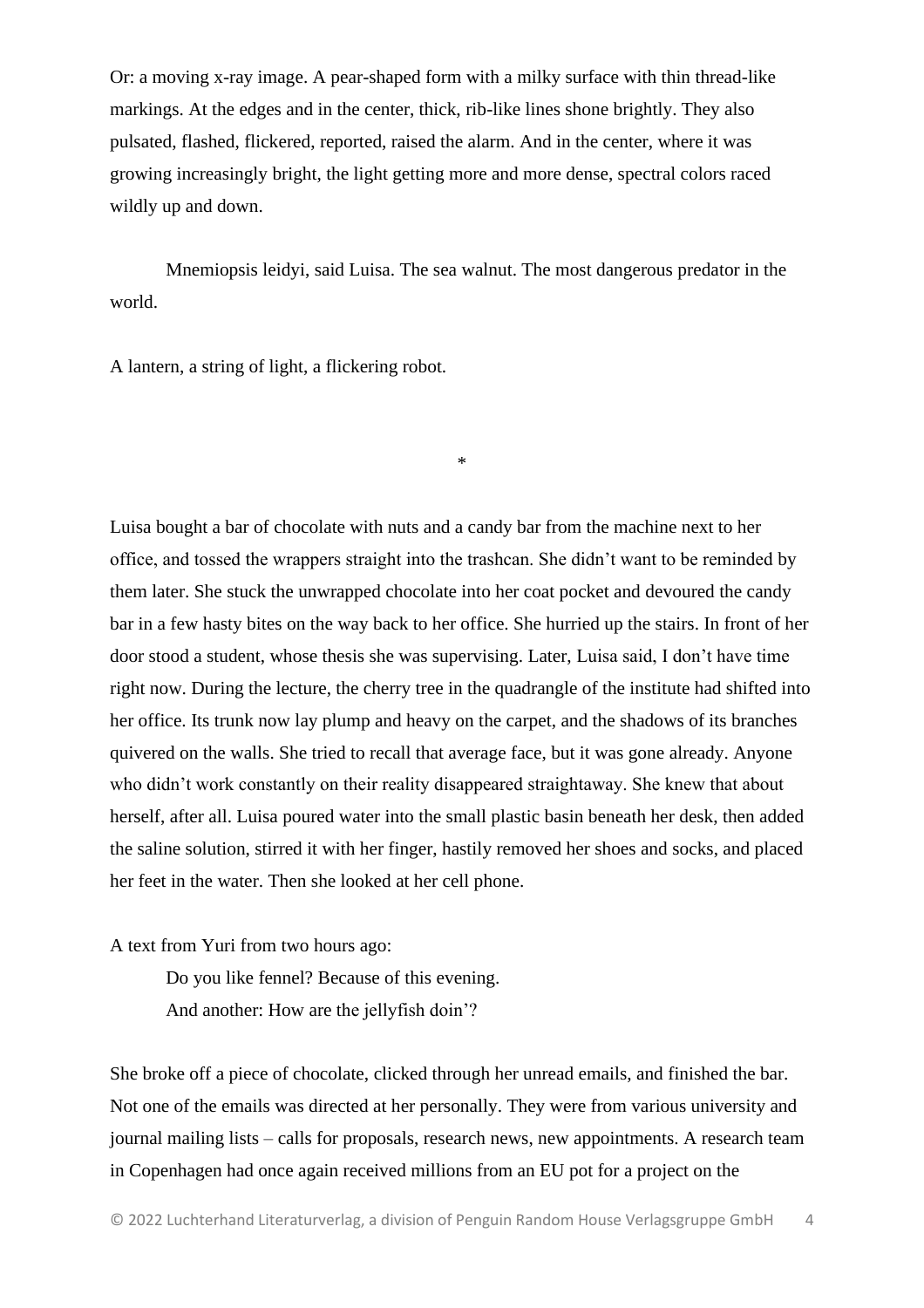processing of plastic in the oceans. Her colleague from Marseille had still not responded to her request to preview his new study on the genetic modifications of the sea walnuts that had migrated to the Caspian Sea. She picked up her cell phone again and placed her left heel on top of her right foot.

I don't eat root vegetables and comb jellies not jellyfish

In the institute director's office, the blinds were halfway down. Narrow strips of light came through from outside, painting lines on the director who was sitting across from her. Unfortunately, she didn't have any progress to report, Luisa offered straightaway. Leaning forward slightly with her hands folded on the table, she said she was in close contact with her colleague in France, and that, although her own research on eel catching had not yet yielded any results, she remained convinced that the eel subsisted mainly on sea walnuts.

I'm sure of it, she said.

Listen, said the director. He, too, now leaned forward, and Luisa drew back. You have already proven yourself to be an excellent researcher, he said, and you've got an astonishingly focused research profile for your age. He added that he valued her as one of the most ambitious and hardworking associates in the institute. But, nonetheless, she should, please, and soon, indeed as soon as possible, produce some initial results. He was, though, actually wanting to speak with her again about the project in Graz before she went there. Luisa wiped her brow with the back of her hand, as though there were a film of sweat there that she had just become aware of, or as if to briefly reassure herself of her physical existence.

Sure, she said.

You know, of course, that Dr. Schilling and I have known each other for a long time, the director said, and that such a close cooperation between a zoo and a research institute is extremely unusual. You do understand that?

Yes, I get it, Luisa said.

When it came to representing the institute in Graz, he did, of course, have complete confidence in her. She was the expert. He just wanted to give her a few pointers before she left.

She was to appear open to the zoo's public focus, even though this was not her main concern.

But she wasn't to forget the research institute's objectives either.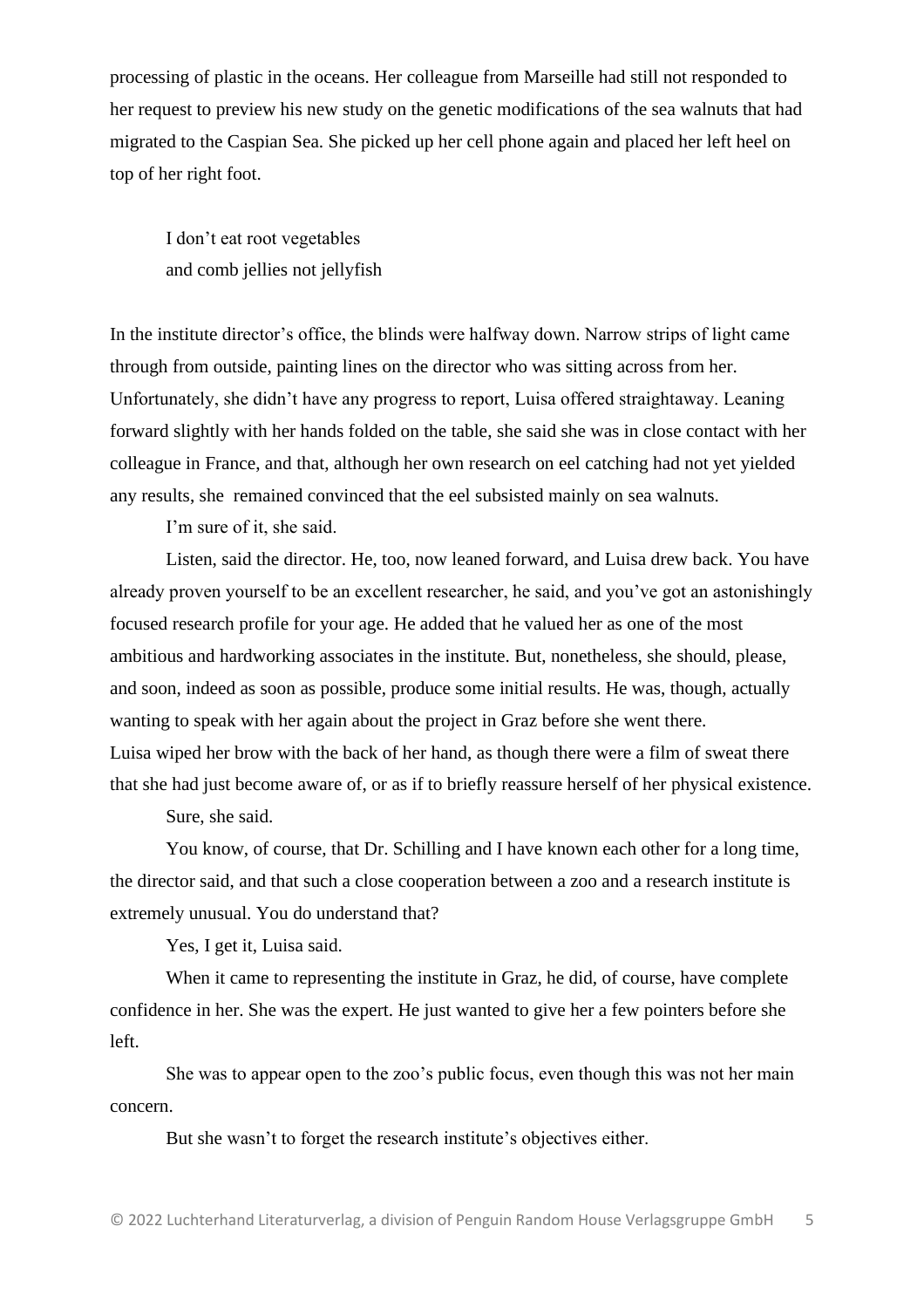She was to stress and promote the interdisciplinary nature of the planned research center.

And she should, please, not emphasize her own research interests, which differed quite substantially from the established research on sea walnuts, as this could detract from the current relevance.

She should also not necessarily mention that they were still experiencing some difficulties breeding sea walnuts over several generations in the lab.

And she wasn't to worry if the project got too large for her. It was just a preliminary discussion, and she could, of course, call him whenever she needed to.

We do, after all, want to promote our institute women in particular, he said.

Luisa pressed both hands against the armrests of the office chair as she got up, and resolved not to look back as she left, knowing he'd be sitting small and motionless behind his desk.

An island: no dependency at all on the coast, just loose visual connections to the shore and the vegetation beyond. Also an island: vis-a-vis natural catastrophes, such as volcanic eruptions or floods more robust than the mainland, much less so against anthropogenic influences. The slightest change could cause the entire ecosystem to collapse.

Luisa pushed with both hands against the armrests, and walked out of the room. She didn't look back.

\*

From a scientific point of view, Luisa had been born into a good era. When the sea walnut was first observed in the Baltic Sea on 17 October 2006, she was still working on her doctoral dissertation. But suddenly there was enormous interest in her research, since nothing was known about the sea walnut, or about comb jellies in general. How did the mnemiopsis leidyi reproduce? Why did it glow? If comb jellies were, in fact, the first to branch off from the genealogical tree of living organisms, how did they develop their sensory and gravitational perception and a separate nervous system? And what did this look like, that is how could it look any different from the one we knew, from which our very thoughts emerged, and could this even be conceived of by the latter? Did the sea walnut stand at the beginning or the end of evolution? Would it fundamentally alter the ecosystem? How did it come to be in the Baltic?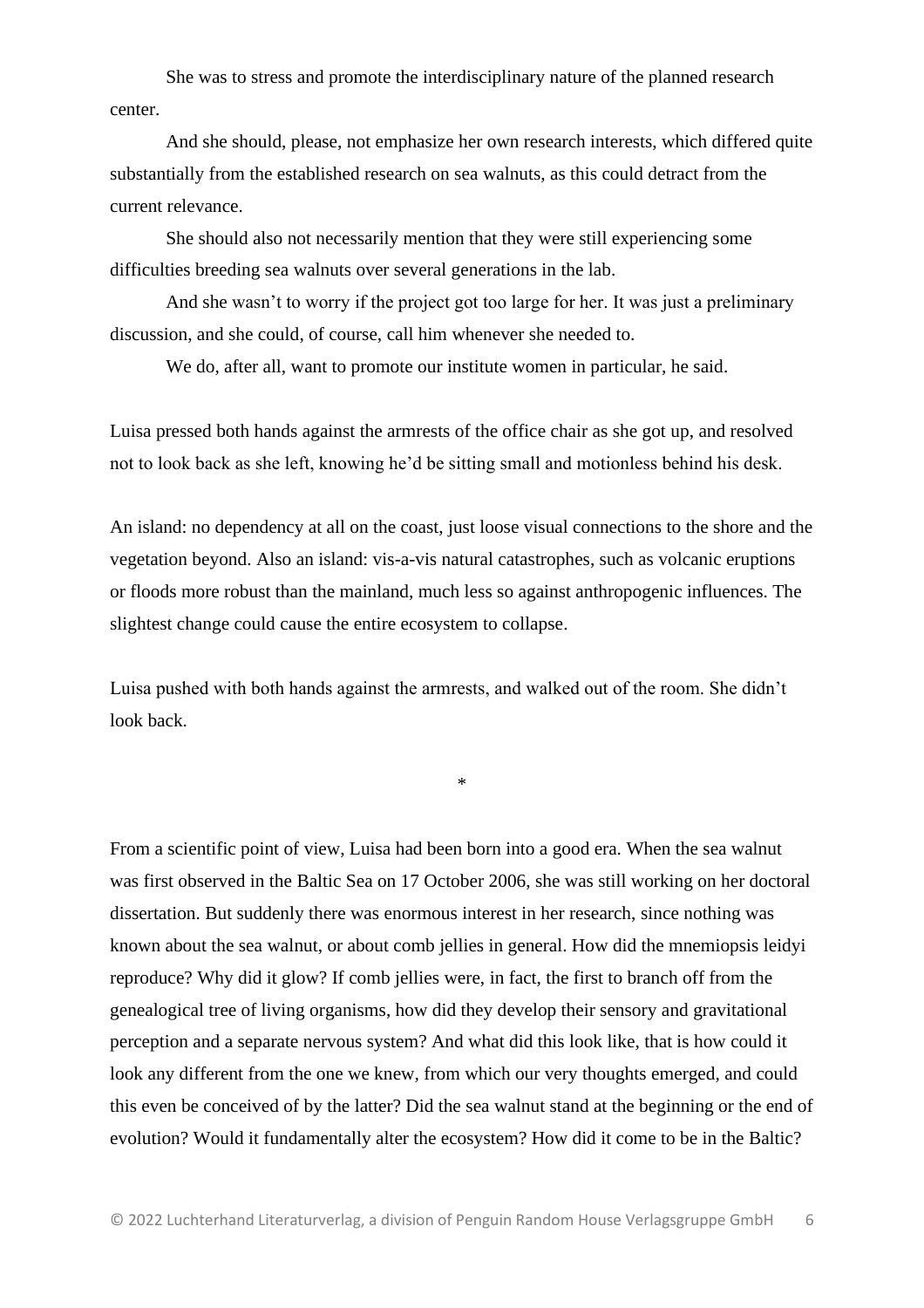How could it survive in the polluted harbor water? Was it, in fact, immortal? Why did it glow?

In the basement of the institute, which could only be reached via a set of stairs next to the elevator, Luisa sat in front of the aquarium - in the dark, behind a heavy door, and with her hair frizzing up from the humidity. The water-processing unit droned loudly, as in the belly of a ship. Luisa drew the plankton up in a dropper, squirted them into the water, and placed the dropper back on the little tray on her lap. She looked on as the plankton formed fine threads in the water. She had, meanwhile, managed to get the sea walnut to survive in the lab aquariums. But while it reproduced in the sea before it was even fully grown, it simply did not want to do so in the aquariums. Luisa fed them, changed the water, regulated the temperature and the salt content, but the comb jellies died before her very eyes. Or when she returned to the basement early the following morning, there was nothing but water in the aquariums, as though they had never been there at all. As though Luisa had not fished them out of the sea, had not fed them plankton on the survey ship, had not carried them in a bucket from the harbor down into this very basement and carefully scooped them into one of the basins, and then hadn't observed them for weeks in order to understand what they needed, and in what quantities, as if Luisa had not existed either. She herself disappeared without a trace along with the jellies. Since it had already been established that the sea walnut could most definitely propagate in the North Sea and the Baltic, and more and more scientists were now studying them, Luisa not only had the feeling that something was being taken away from her and that she herself wasn't making any headway, that she was standing still while others took over the field, but also that out there, there had for a long time been a present, a today, on which all others had agreed in a secret treaty, a present that was no longer of concern to her.

You're thirty-two and have a PhD, Simon had said.

What more do you want?, Ben had asked her.

I wouldn't mind your permanent job in the institute, Ali had said.

The only relationships you have are with your jellyfish, Yuri said. She was ungrateful, people had repeatedly told her, and she had never denied it. Luisa lifted the dropper again, and trickled some more plankton into the water. She leaned back. The fact was, she had recently responded to Yuri on his balcony, that she didn't give the jellies names or, in contrast to her colleagues, had never referred to them as sweet or beautiful. Because, Yuri said, this causes a shift in perspective, which is dangerous and actually began already with human settlement, when humans no longer lived with nature, but from it. I know, I know. And later, he continued, philosophers nailed this down, and the